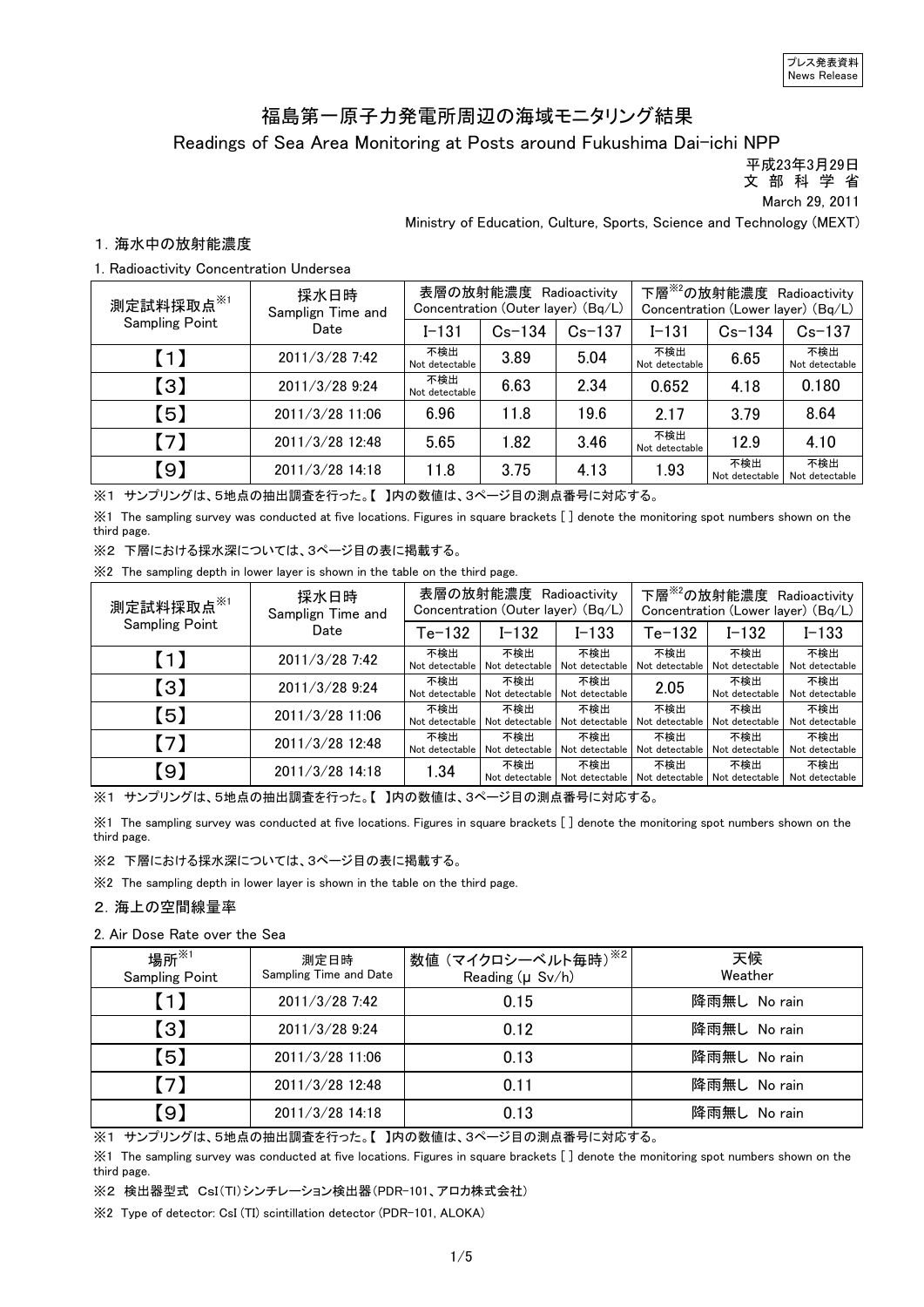#### 3.海上の塵中の放射能濃度

|  |  |  |  |  | 3. Reading of Radioactivity Concentration in Dust over the Sea |  |  |  |  |
|--|--|--|--|--|----------------------------------------------------------------|--|--|--|--|
|--|--|--|--|--|----------------------------------------------------------------|--|--|--|--|

| 測定試料採取点※1                                                | 採取日時                      | 放射能濃度 Radioactivity Concentration (Bq/m <sup>3</sup> ) |                       |                       |  |  |
|----------------------------------------------------------|---------------------------|--------------------------------------------------------|-----------------------|-----------------------|--|--|
| <b>Sampling Point</b>                                    | Sampling Time and<br>Date | $I - 131$                                              | $Cs - 134$            | $Cs-137$              |  |  |
| 0                                                        | 2011/3/28 7:42            | 不検出<br>Not detectable                                  | 0.960                 | 不検出<br>Not detectable |  |  |
| $\left[ \begin{smallmatrix} 3 \end{smallmatrix} \right]$ | 2011/3/28 9:24            | 0.277                                                  | 0.330                 | 不検出<br>Not detectable |  |  |
| $\overline{.5}$                                          | 2011/3/28 11:06           | 0.761                                                  | 不検出<br>Not detectable | 不検出<br>Not detectable |  |  |
| 71                                                       | 2011/3/28 12:48           | 0.156                                                  | 不検出<br>Not detectable | 不検出<br>Not detectable |  |  |
| $\left(9\right)$                                         | 2011/3/28 14:18           | 23.5                                                   | 4.16                  | 3.27                  |  |  |

※1 サンプリングは、5地点の抽出調査を行った。【 】内の数値は、3ページ目の測点番号に対応する。

※1 The sampling survey was conducted at five locations. Figures in square brackets [ ] denote the monitoring spot numbers shown on the third page.

| 測定試料採取点※1             | 採取日時                      | 放射能濃度 Radioactivity Concentration (Bq/m <sup>3</sup> ) |                       |                       |  |  |
|-----------------------|---------------------------|--------------------------------------------------------|-----------------------|-----------------------|--|--|
| <b>Sampling Point</b> | Sampling Time and<br>Date | $Te-132$                                               | $I - 132$             | $I - 133$             |  |  |
| 0                     | 2011/3/28 7:42            | 不検出<br>Not detectable                                  | 不検出<br>Not detectable | 不検出<br>Not detectable |  |  |
| 【3】                   | 2011/3/28 9:24            | 0.614                                                  | 不検出<br>Not detectable | 不検出<br>Not detectable |  |  |
| 6                     | 2011/3/28 11:06           | 不検出<br>Not detectable                                  | 不検出<br>Not detectable | 不検出<br>Not detectable |  |  |
| (7)                   | 2011/3/28 12:48           | 不検出<br>Not detectable                                  | 不検出<br>Not detectable | 不検出<br>Not detectable |  |  |
| .9)                   | 2011/3/28 14:18           | 0.428                                                  | 0.576                 | 不検出<br>Not detectable |  |  |

※1 サンプリングは、5地点の抽出調査を行った。【 】内の数値は、3ページ目の測点番号に対応する。

※1 The sampling survey was conducted at five locations. Figures in square brackets [ ] denote the monitoring spot numbers shown on the third page.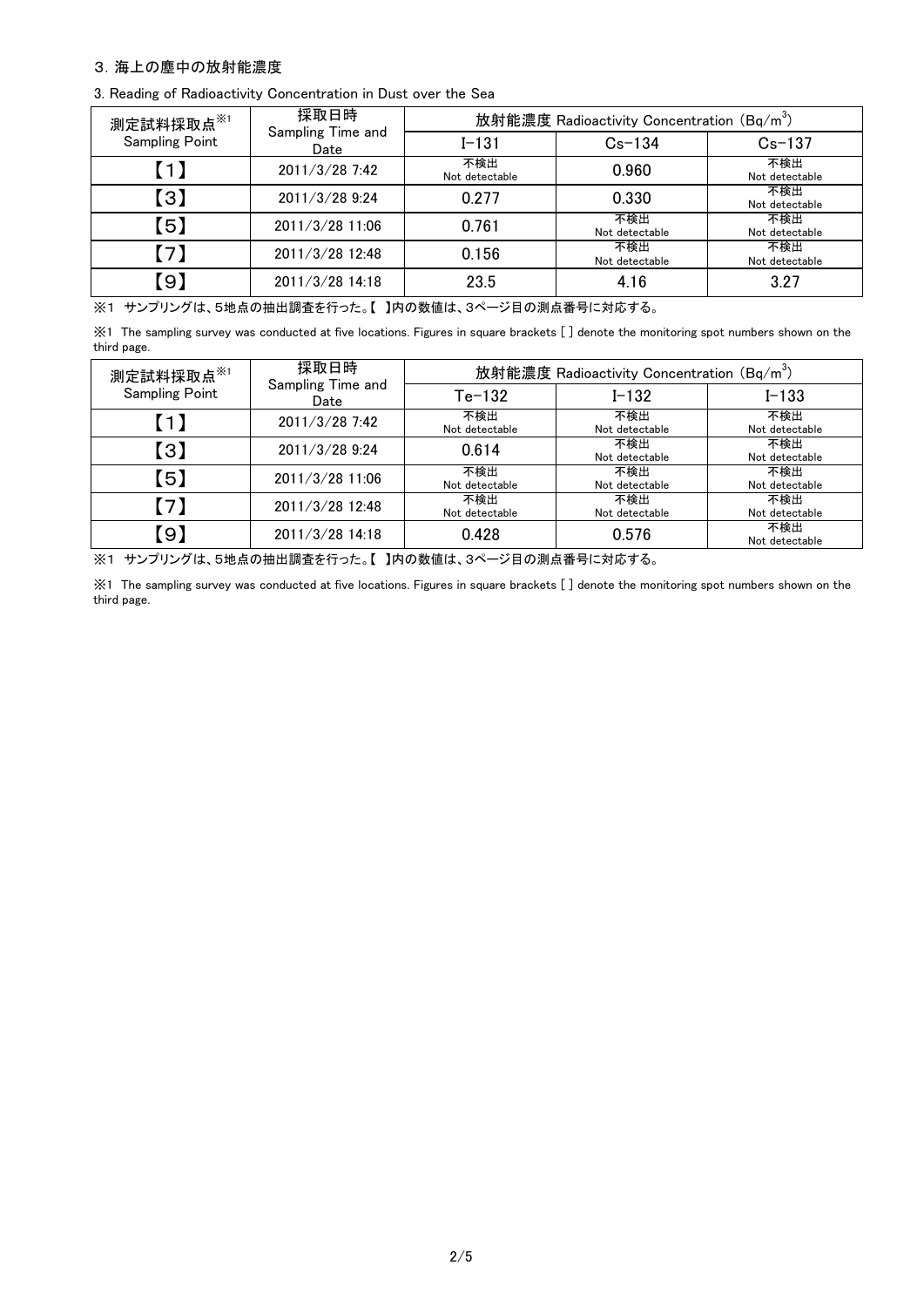各測定点の位置は次のとおり

| 測点番号 Sampling Point | 緯度, 経度 Latitude, Longitude                        | 下層の採水深<br>Sampling depth in lower layer |
|---------------------|---------------------------------------------------|-----------------------------------------|
| (1)                 | 37° 40.0 <sup>'</sup> N, 141° 24.0 <sup>'</sup> E | 115 <sub>m</sub>                        |
| $\left( 3\right)$   | 37° 30.0 <sup>'</sup> N, 141° 23.9 <sup>'</sup> E | 112 <sub>m</sub>                        |
| $\left[ 5\right]$   | 37° 15.9 <sup>'</sup> N, 141° 24.0 <sup>'</sup> E | 137 <sub>m</sub>                        |
| $\lceil 7 \rceil$   | 37° 6.0 <sup>'</sup> N, 141° 24.0 <sup>'</sup> E  | $160 \; \mathrm{m}$                     |
| 【9】                 | 37° 00.0 <sup>'</sup> N, 141° 15.1 <sup>'</sup> E | 132 m                                   |

Each sampling point is indicated below

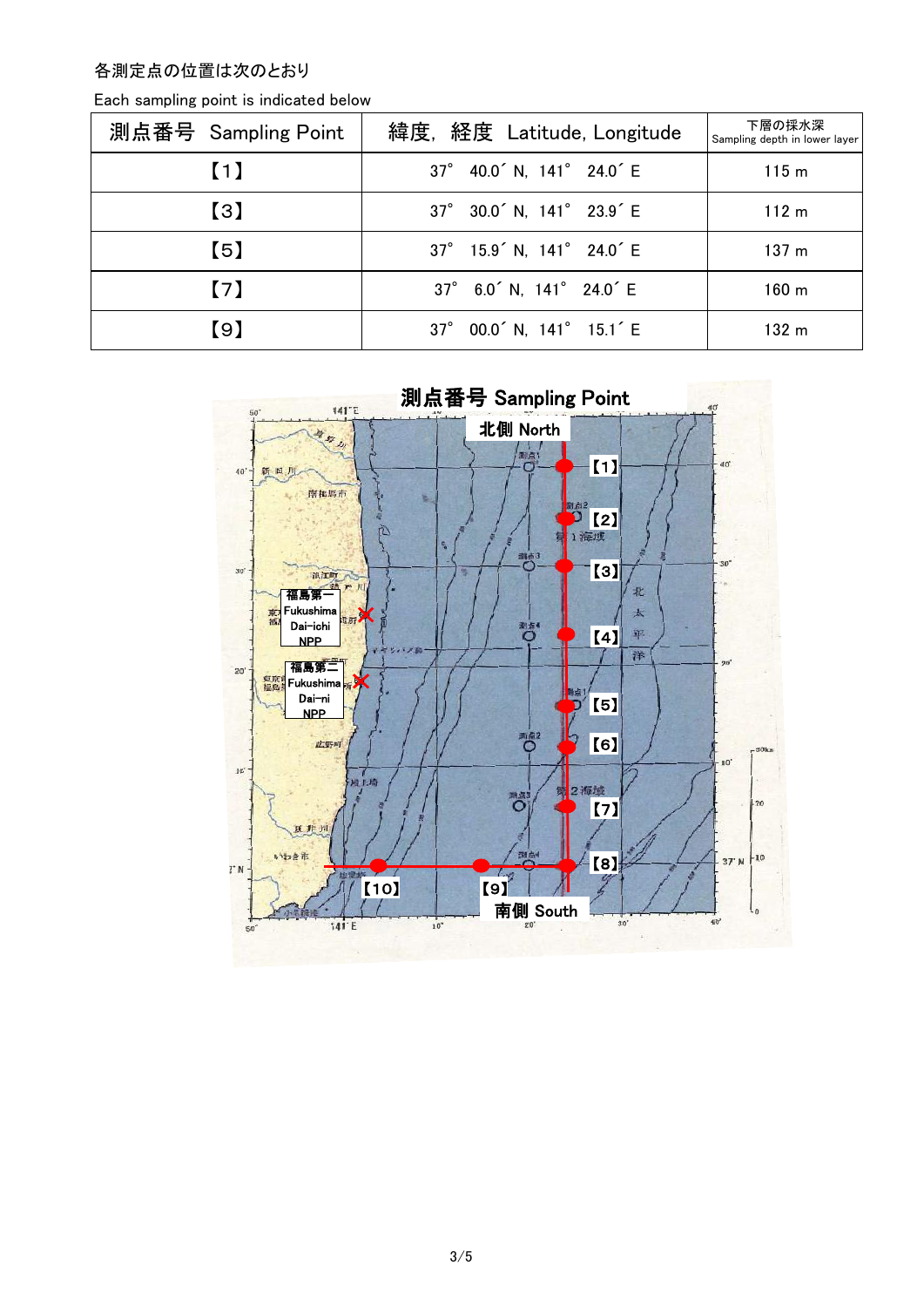

## 海上の塵中の放射能濃度 Radioactivity Concentration in Dust over the Sea

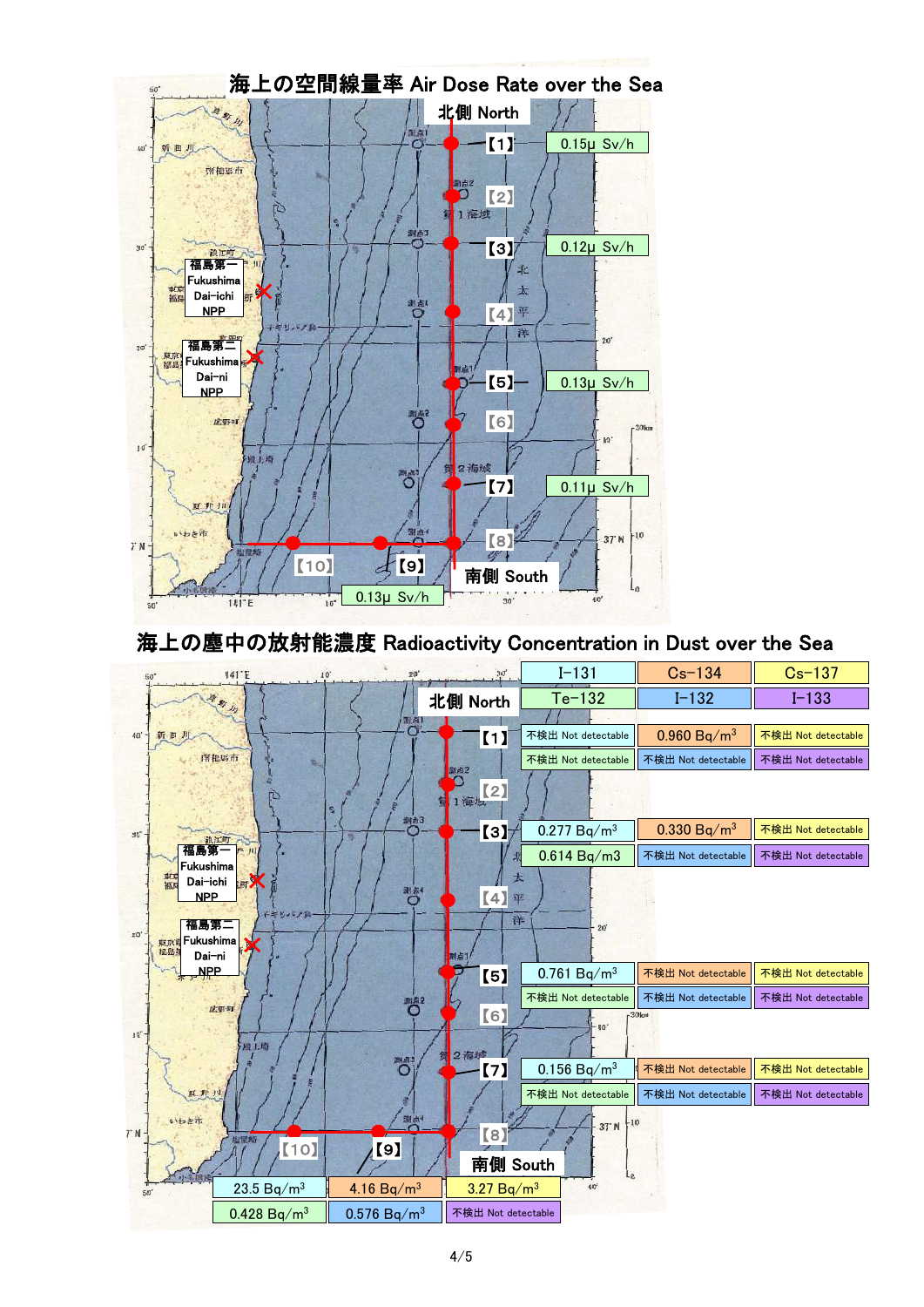

5/5